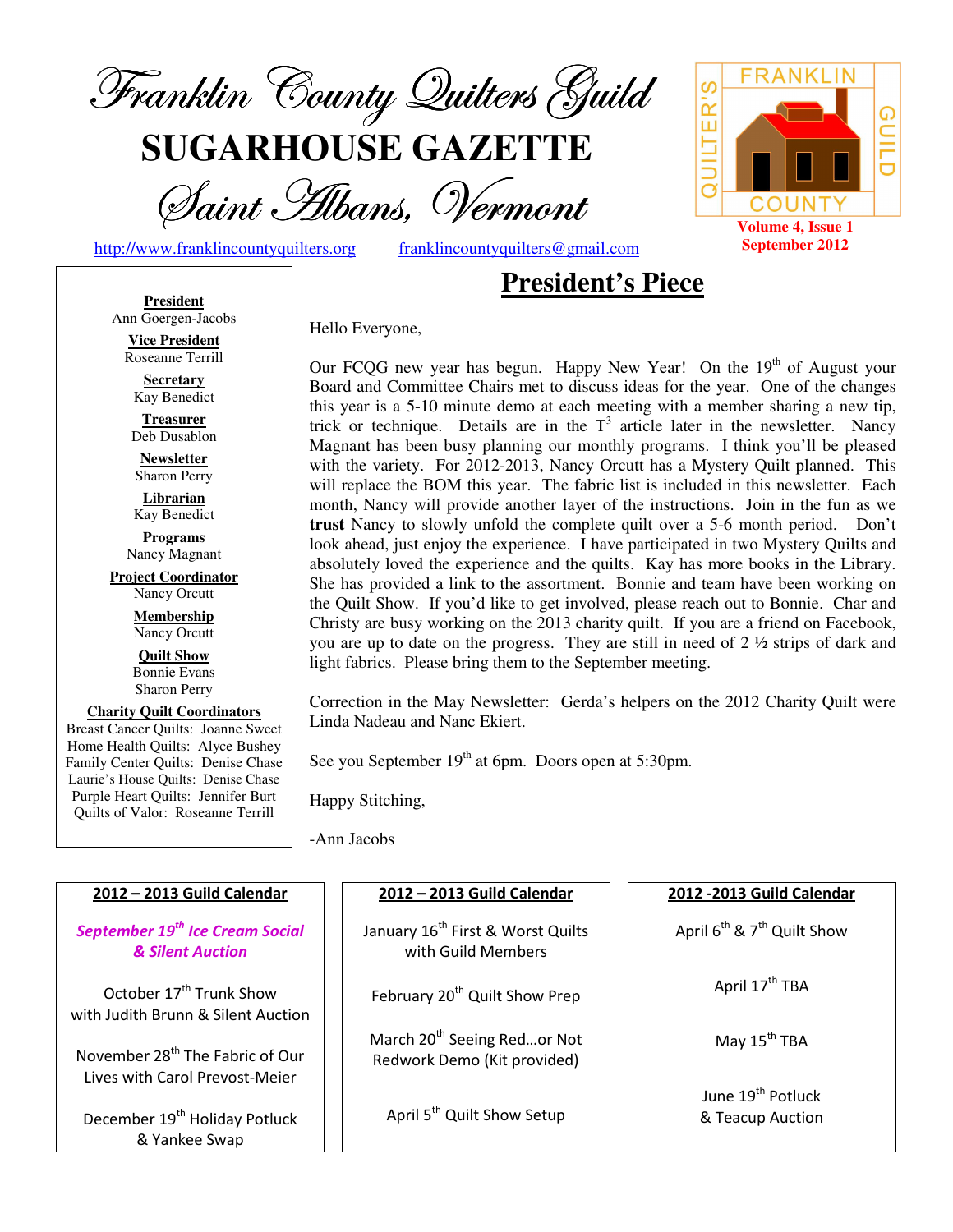# **FRANKLIN COUNTY QUILTERS GUILD**

Executive Board Meeting Minutes of August 22, 2012

Present: Denise Chase, Nancy Orcutt, Nancy Magnant, Bonnie Evans, Char Mulyca, Christy Mulyca, Joanne Sweet, Ann Jacobs, Roseanne Terrill, Sharon Perry, Kay Benedict

#### *Proceedings:*

Meeting called to order at 6:30 p.m. by Ann Jacobs, President

#### **Meetings**

New this year: "Tips, Tools and Techniques" regular agenda item for each meeting when members can share brief demos and ideas; monthly drawings only for door prize and charity quilts; 10-minute reminder before meetings to get name tags, enter drawings, etc.

#### **Membership**

Discussed ways of attracting new members: guild info to Chamber of Commerce, local realtors, local craft show, Richford quilt show in October; and free meeting notices in County Courier and Messenger.

#### **Library**

An updated list of books is ready to be submitted for the website. The library now includes books only. Magazines can be offered to the monthly sale table.

#### **Newsletter**

Sharon encouraged submissions to the newsletter. Deadline for September newsletter is Wednesday, August 29.

#### **Programs**

Nancy Magnant announced monthly programs and led discussion of ways to fill open programs.

-September - ice cream social

-October - Woman vs. Machine: hand methods vs. machine methods. Bonnie will participate and show her quilts, representing machine work. Carolyn Babcock will be invited to show and tell about her hand work.

-November - Carol Prevost-Meier of Fibre Junction: fabric history program. Date changed to Nov. 28.

-December - holiday potluck, Yankee Swap

-January - First or Worst: members' show-and-tell of first quilts, worst quilts

-February - Progressive quilts, ideas for a future guild challenge. Quilt Show business.

-March - Redwork workshop

-April - Judith Brunn of Sharon Springs, NY: trunk show -May - Miniatures. Sharon Shorey will be invited to participate.

-June - potluck, teacup auction

At the June 2012 meeting, Nancy surveyed members about interests; crazy quilting got the best response. We'll explore a future program about crazy quilting. Other ideas for future programs to be explored: Char Mulyca's Kansas friend for trunk show and workshops; Pat Ferguson for Zentangle and free motion quilting.

# **Quilt Show**

The show is scheduled for the first weekend of April, 2013. Bonnie would like clearer guidelines for quality items for the Silent Auction, even if fewer items are submitted as a result. We could use some of the silent auction space for demos, not for more vendors, as too many vendors for the size of our show = vendors do poorly. Bonnie and Denise will make a crockpot of soup for vendor lunches. Kris Bachand took all the materials for ribbons.

#### **Projects**

Nancy Orcutt explained that we will do a Mystery Quilt this year, instead of Block of the Month. Instructions for "Seven Easy Pieces" quilt will be printed out in stages and distributed at the meetings; fabric requirements will be in the September newsletter. There will be one drawing upon completion, not monthly. The project may be finished in time for our quilt show, and we may think about this for our guild challenge at the show.

# **Charity Quilts**

-Joanne needs more fabric to incorporate into Breast Cancer Quilts; Bonnie may have some.

-Strips, 2½ inches wide, are still needed for the 2013 Charity Quilt.

#### **Other**

-Denise Chase is thinking of using hand appliqued blocks alternating with pieced blocks for the 2014 Raffle Quilt. Several members volunteered to help with the applique.

-Bill Nihan contacted Ann about the 150th Anniversary of the St. Albans Raid, September 18-21, 2014. An antique show will be held on the 20th and 21st, and he expressed an interest in including quilts depicting the raid, Civil War quilts, perhaps reproduction quilts. Ann suggested he attend our show (and setup) next year. We will also contact Carolyn Babcock and Richard Cleveland about a possible quilt display.

Meeting adjourned at 8:45 p.m.

Minutes submitted by Kay Benedict, Secretary

# Back to School Time

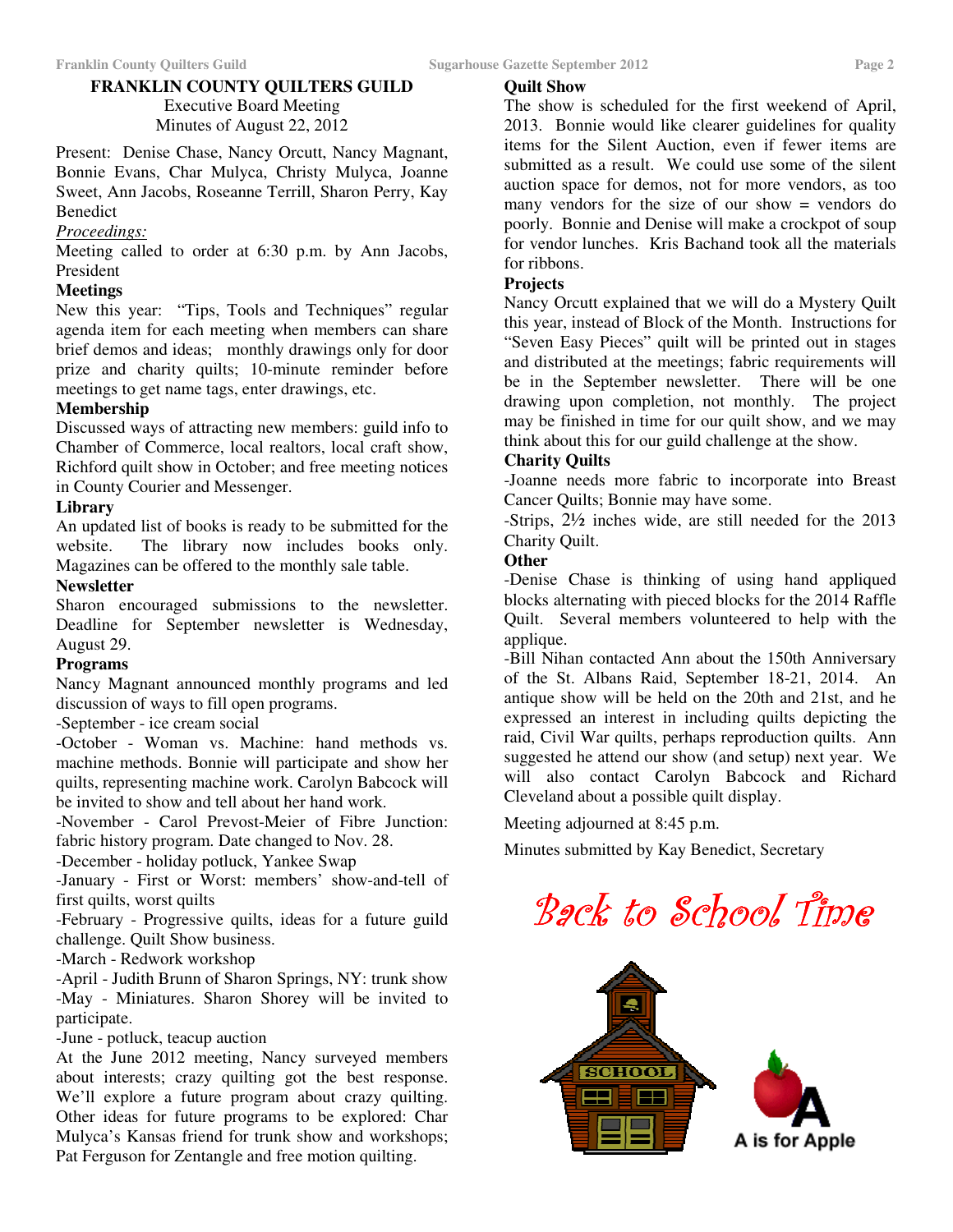Present: Total attended 42, including one guest

# **Proceedings**

- Meeting called to order (following a potluck supper) at 6:25 p.m. by Ann Jacobs, President
- Secretary's Report: Motion to accept by Nance Ekiert, seconded by Sally Krupp
- May Treasurer's Report: Motion to accept by Mary Ellen Therrien, seconded by Giselle Nolan

# **Old Business**

- Nominating Committee:
- All positions were filled except Quilt Show Chair and Co-Chair. Bonnie Evans volunteered to chair the show committee. Sharon Perry volunteered to serve as Co-Chair, if someone else would take over publicity/advertising. Christy Mulyca and Gerda Thibault agreed to do the publicity for the show.
- A motion to accept the slate of officers was made by Gerda Thibault, seconded by Marge Taylor.

- Charity Quilt: One letter was received, from Camp Ta-Kum-Ta. A motion to award the Charity Quilt to Camp Ta-Kum-Ta was made by Bonnie Evans, seconded by Roberta Gilmour.

- UFOs: Elaine Magnan, Alyce Bushey, and Ann Jacobs completed the most UFOs for the year.

- Quilt Show:
- By the numbers: gross \$2792, expenses \$1514.52
- Bonnie Evans made an appeal for constructive comments at the next show, rather than negative criticism.
- Carolyn Kittell started a discussion of a one-day show vs. a two-day show. It was generally felt that there were more advantages to continuing to hold the show for two days.

- Raffle Quilt: The top is finished and ready to be delivered to the quilter.

# **New Business**

Charity Quilt 2013: Christy Mulyca showed a scrappy quilt made by the pattern "Loose Change." For the guild's quilt, she needs  $2\frac{1}{2}$ " x 18" strips in light and dark values for contrast. Strips can be sent to her at 1382 Pleasant View Rd, Richford, VT 05476.

**Programs:** Nancy Magnant suggested three guest speakers/workshop leaders/topics for next year and distributed sheets for guild members to turn in with their preferences.

# **Monthly Drawings**

Monthly door prize won by Christy Mulyca; Block of the Month drawing won by Mary Ellen Therrien; charity quilt drawing won by Christy Mulyca.

**Show and Tell** included charity quilts and other quilts and projects

# **Program:** Teacup Auction

Meeting adjourned (at conclusion of Teacup Auction) at 8:00 p.m.

Next meeting: Wednesday, September 19, 2012 with registration for 2012-13 and an Ice Cream Social.

Minutes submitted by Kay Benedict, Secretary

# **MONTHLY MEETING FORMAT**

 6:30 pm**\*** Doors open Sign-up for monthly drawings**\*\*** Pick up name tag**\*\***  7:00 pm Business meeting Show and Tell Short break as appropriate Program for the evening

**\*For select meetings, doors will open at 5:30 pm, and the meeting will start at 6:00 pm (usually the September, December, and June meetings or as stated in the President's Piece).** 

**\*\*Guild members are asked to sign up for the monthly drawings and pick up name tags BEFORE the business meeting begins at 7:00 pm.** 

# **2013 CHARITY QUILT**

Char and Christy Mulyca, our guild's motherdaughter duo, have stepped up to make the 2013 Charity Quilt. They are making great progress, but are still in need of  $2\frac{1}{2}$ " x 18" strips in complementing dark and light fabrics. If you cannot bring your strips to the September guild meeting, you can send them to Christy at 1382 Pleasant View Road, Richford, VT 05476. If you have any questions, please feel free to call Christy at 845-238-4987.

Christy and Char are so excited to be able to contribute to the guild in this way! Christy and Char both love this pattern; Char was excited to pick it out for the guild's 2013 Charity Quilt!

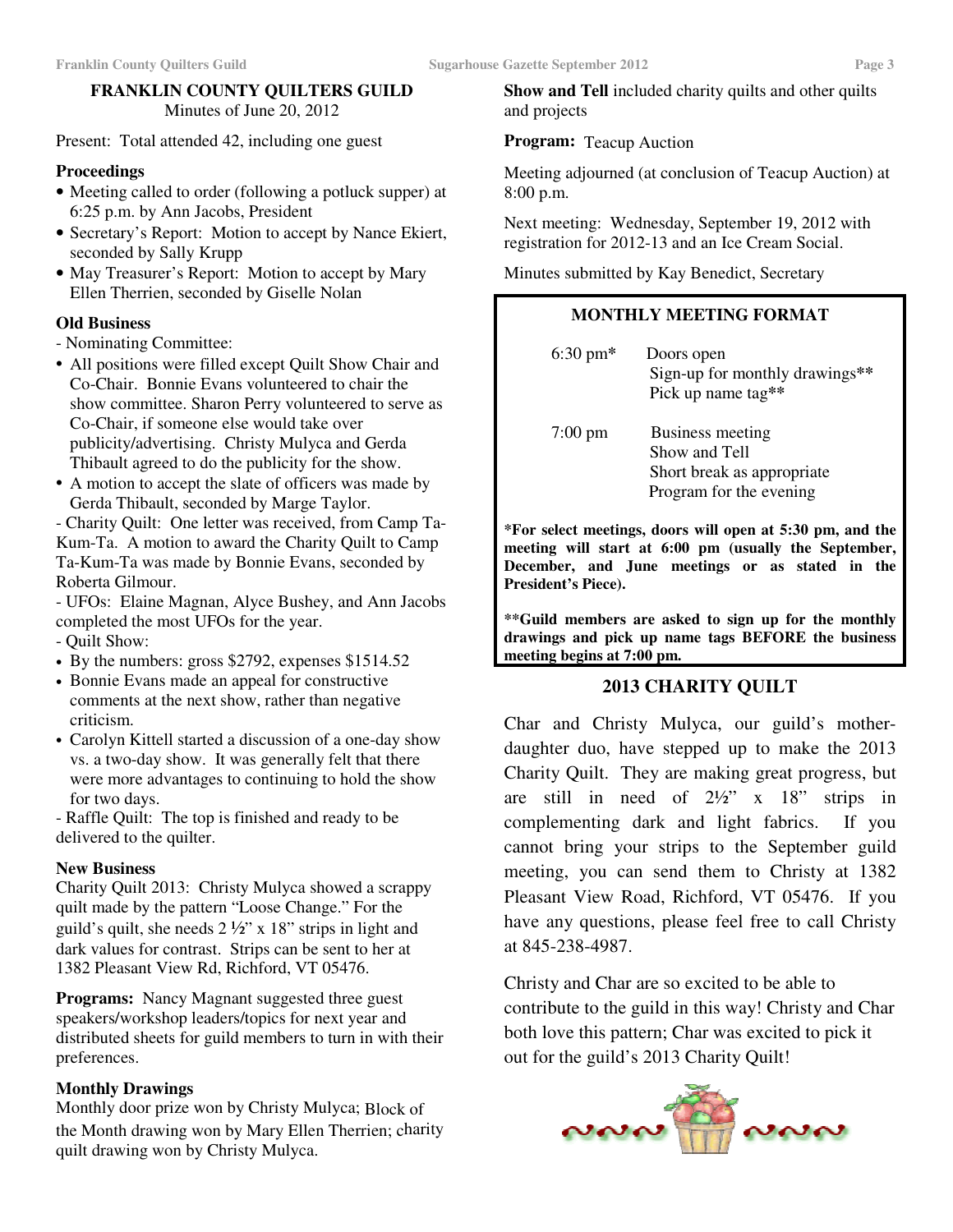# **MYSTERY QUILT REPLACES BLOCK OF THE MONTH THIS YEAR**

Nancy Orcutt is this year's Project Coordinator. Instead of creating a Block of the Month (BOM) program for this membership year, Nancy will present a mystery quilt each month. The mystery quilt is called "Seven Easy Pieces" by Piece By Number.

It is a simple-to-sew, five-part mystery quilt which uses seven different easy blocks. Five blocks are paper-pieced, and two blocks are rotary-cut and pieced. In Part 5, you'll add an additional paperpieced border around the quilt. The finished dimensions of the mystery quilt are 36" x 36".

Part 1 will be available at the September meeting. If you want to participate and make your own version of the mystery quilt, here are the fabric requirements:

# **Parts 1-4**

- ⅝ yd Fabric A: medium-scale, medium value multi-color print (focus fabric)
- ½ yd Fabric B: dark value print in one or two shades, must contrast distinctly with Fabric A
- ⅝ yd Fabric C: Light value all-over print in one or two colors
- ⅛ yd Fabric D: medium value print in one or two colors

# **Part 5**

- ¼ yd light/bright solid or print (not a fat quarter, piece must measure at least 8" x 32")
- $\frac{1}{2}$  yd dark print in one or two shades, may be same as Fabric B
- $\frac{1}{2}$  yd total scraps in various medium and light value prints which coordinate with Fabrics A-D

# **PLUS**

 ½ yd additional fabric for straight-grain binding Backing fabric (38" x 38")

General Instructions: You may wish to wait until your top is completed through Part 4 before selecting fabrics for the binding and/or Part 5.

Do NOT choose directional fabrics when sewing this mystery quilt for the first time. Without knowing the entire quilt layout in advance, you will not be able to line up directional fabrics properly.

ADDITIONAL NOTE: Since there will not be a regular BOM program, there will not be a monthly BOM drawing. Both the Monthly Drawing and the Charity Quilt Drawing will continue each month.



# **NEW MONTHLY FEATURE: TIPS, TOOLS, OR TECHNIQUES (T<sup>3</sup> )**

Beginning at the September guild meeting, we'll unveil a new feature called  $T^3$  or T-Cubed. Guild members will be invited to share a new tip, tool or technique at each guild meeting. As quilters, we're always looking to learn about new quilting techniques, new quilting tools, and new innovative ways to accomplish the various steps in making a quilt.

How many members remember how the introduction of the rotary cutter revolutionized the quilting world? Do you remember how the "no waste" method of making flying geese took off with quilters around the world? And how many of us use the many innovative rulers Deb Tucker has created to make our quilt blocks easier to construct more accurately?

If you've learned a new technique, or purchased a new quilting tool, or have a great quilting tip, bring them to the guild meeting and share with your fellow members. Just let Ann Jacobs know before the meeting starts that you have a  $T<sup>3</sup>$  item to share.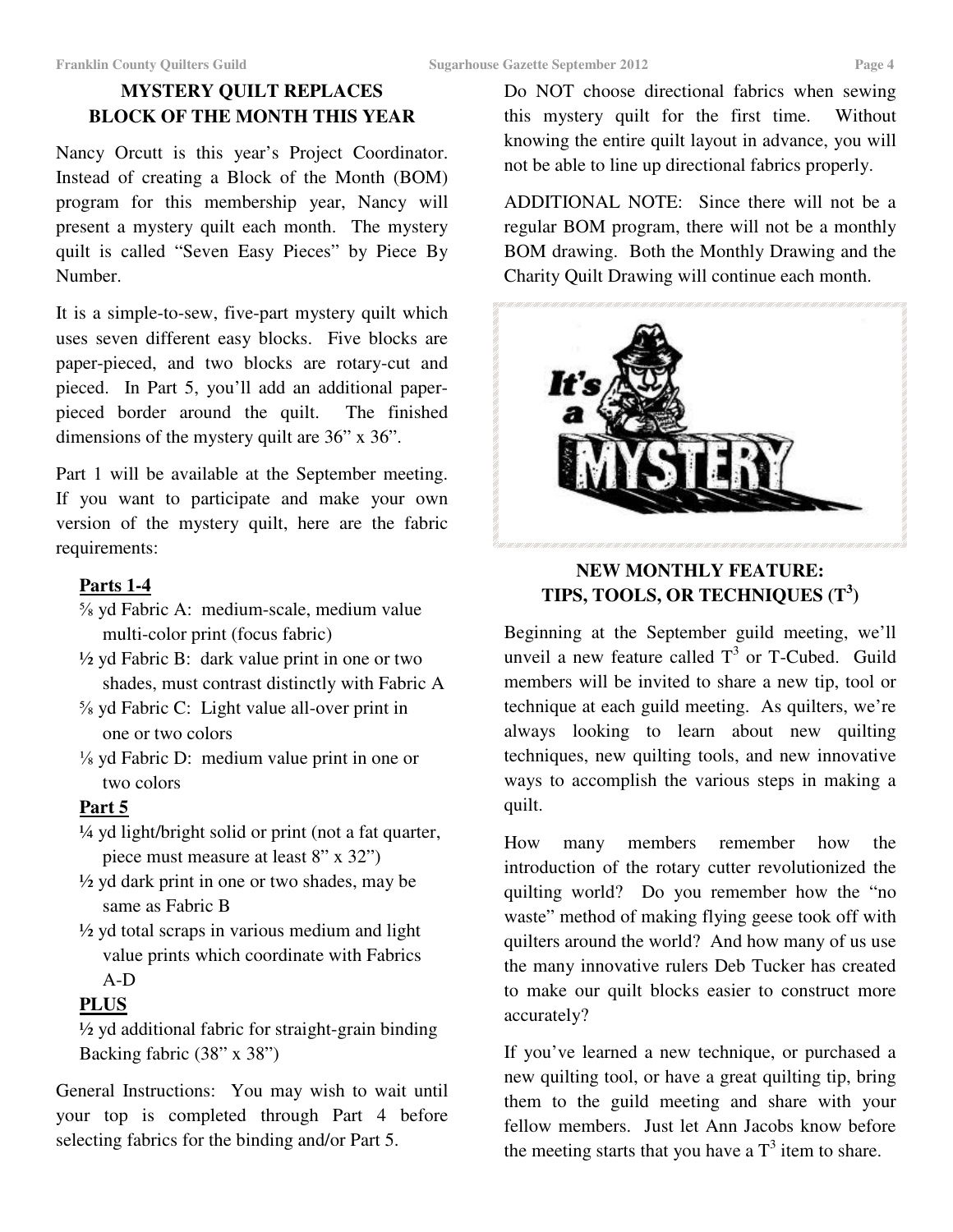

**LIBRARY NEWS** 

One of the benefits of guild membership is access to our own collection of quilting books. In less than 3 years, the FCQG library has grown to a total of 73 titles! These include books by some of the greats in the quilting world, such as Eleanor Burns, Harriet Hargrave, Kaffe Fassett, Philippa Naylor, and Lynette Jensen. Peruse the complete list on the guild website, and you'll find works by the dynamic duos of Fons and Porter, Jean and Valori

Wells, Lynda Milligan and Nancy Smith, and Becky Goldsmith and Linda Jenkins of Piece O' Cake Designs. For fiction lovers, we now have seven titles from Jennifer Chiaverini's Elm Creek Quilts series. To borrow a book, contact Kay Benedict at kayben1@yahoo.com.

Thanks to all who have contributed print resources to help build our collection of books. The guild library gratefully accepts donations of quilting books. (Magazines would be better directed to the sale table at guild meetings.)

# **SPECIAL EXHIBIT AT SHELBURNE MUSEUM: MAN-MADE QUILTS**

Twenty quilts, all made by men, are currently on display at the Shelburne Museum and include antique textiles and modern, innovative pieces. Among the most memorable works are a Civil War soldier's pieced and appliqued quilt and a 14-year-old Burlington boy's intricately-pieced miniature. The quilts will be on display through October  $28<sup>th</sup>$ .

Cut along dotted line:

---------------------------------------------------------------------------------------------------------------------------------------------------



*WELCOME TO THE FRANKLIN COUNTY QUILTERS GUILD* 

**Registration Form** 

Name:

Address:

Telephone number:

Email Address:

Please mark: Mew Member New Yor Menewal

Birthday: Month Date Date ONLY!!!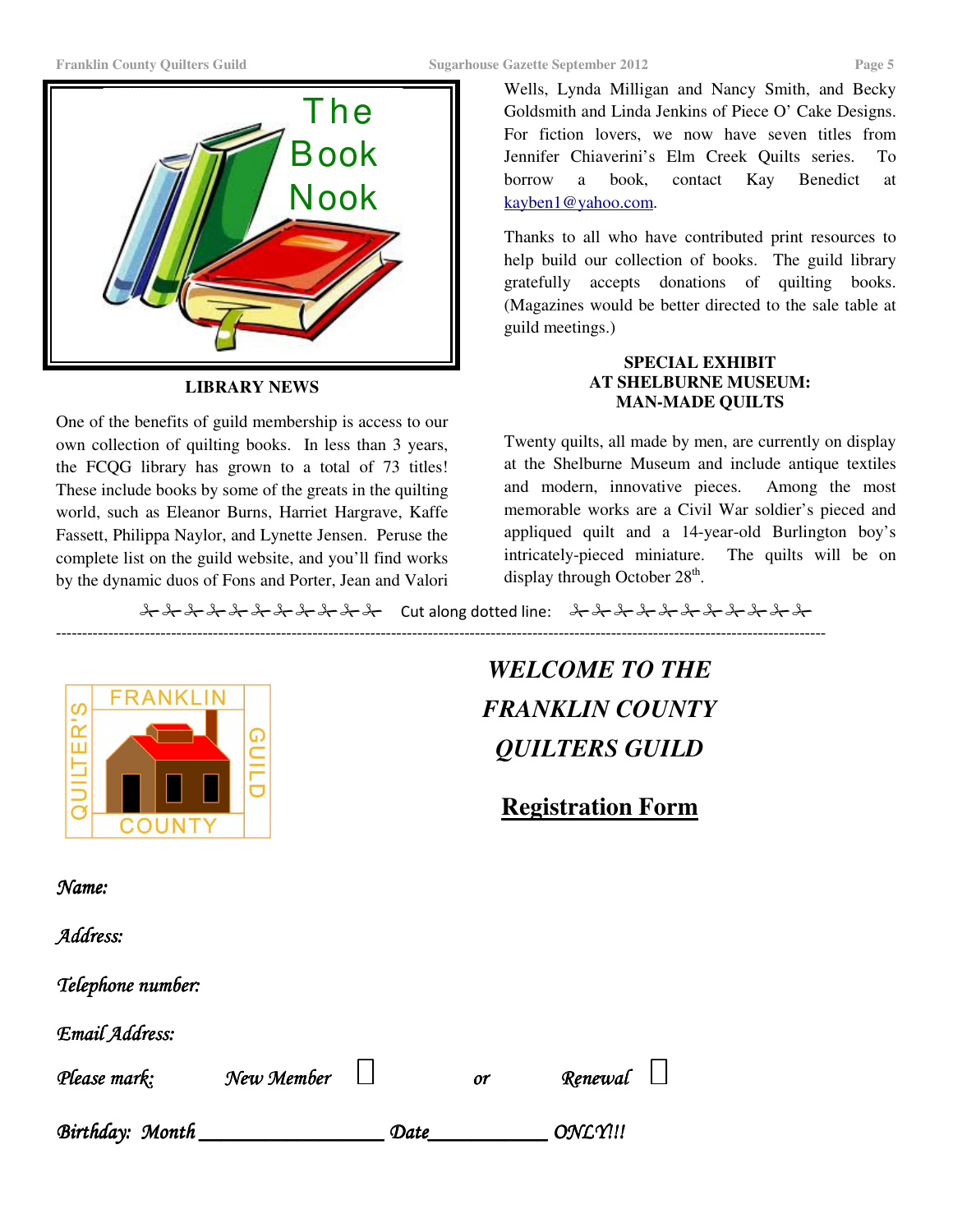# **CONTINUING NEED FOR CHARITY QUILTS**

Guild members make and contribute a significant number of quilts to numerous charities during each membership year. The guild has charity quilt coordinators for five specific charitable endeavors. But the guild's community support with quilts extends beyond those charities.

Despite the guild's best efforts, the community's need for quilts continues to grow, and the need is great. This year the Executive Board challenges each member to make at least one charity quilt.

The charity quilt coordinators have kits at each guild meeting. You can support the guild's You can support the guild's charitable endeavors by taking one of the kits to complete at home and bring it back at a future guild meeting. Working together, guild members can provide quilts for many more community members in need.

# **QUILTING ONLINE By Kay Benedict**

September traditionally means Back to School. What better time to consider enrolling in a class to help you take your quilt-making to another level? There are many online learning opportunities, but two in particular offer extended classes in different formats. (I have tried both, and I heartily recommend them.)

**Quilt University**, www.quiltuniversity.com, offers more than 120 quilting courses on a rotating schedule. A half-dozen classes begin every weekend, most lasting from two to six weeks. Between the start and end dates, students learn at their own pace. Classes consist of printable weekly lessons, plus discussion forums for interaction with

the instructor and students, and a photo gallery for sharing work in progress. Most courses cost between \$25 and \$50. You can sample the QU approach to online learning in a free 2-lesson class on Border Treatments.

A few of the Quilt University teachers and their classes are:

 Bethany Reynolds: Stack-n-Whack Piecing Method

 Nancy Chong: Applique Techniques for Hawaiian Quilts and Baltimore Album Quilts Elizabeth Barton: Design Principles for Art Quilts.

**Craftsy**, www.craftsy.com, currently offers 22 quilting classes, each consisting of eight to twelve video lessons. Students learn at their own pace, on their own schedule, and access to the course never expires. A forum allows participants to ask questions and discuss lessons with the teacher and other current classmates. Each class can be previewed in video excerpts. Most classes cost from \$20 to \$40, although some shorter miniclasses and workshops are free.

Here's a sampling of Craftsy's quilting teachers and their classes:

 Kimberly Einmo: Magical Jelly Roll Quilts Elizabeth Hartman: Inspired Modern Quilts Ann Petersen: Quilting Big Projects on a Small Machine

 Amy Gibson: 12-month Block of the Month (FREE)

What do I like best about Quilt University and Craftsy online learning? No grades! And I can go to class in my jammies!!

To share your own experiences with online quilting courses, continue the discussion on the guild's Facebook page.

# QUILT TIPS

- If you use the sew-n-flip method to add triangles to rectangles or squares, sew another seam  $\frac{1}{2}$ -inch from the original seam between the seam and the outside corner. Trim between the seams, and you'll have a half-square triangle and one fourth of a pinwheel square.

- If you love all the great tips, copy & paste them into a Microsoft Word document. Organize them into categories, such as applique, piecing, machine quilting, fabric, finishing, storage, notions I want to try, etc. You can use bold, italic & underline for key words, or even color code the various tips. You can also add the tips found in quilt magazines. Print up full page of each category and keep in a loose-leaf binder. When you want to try a new technique or just need a reminder, you can refer to your binder.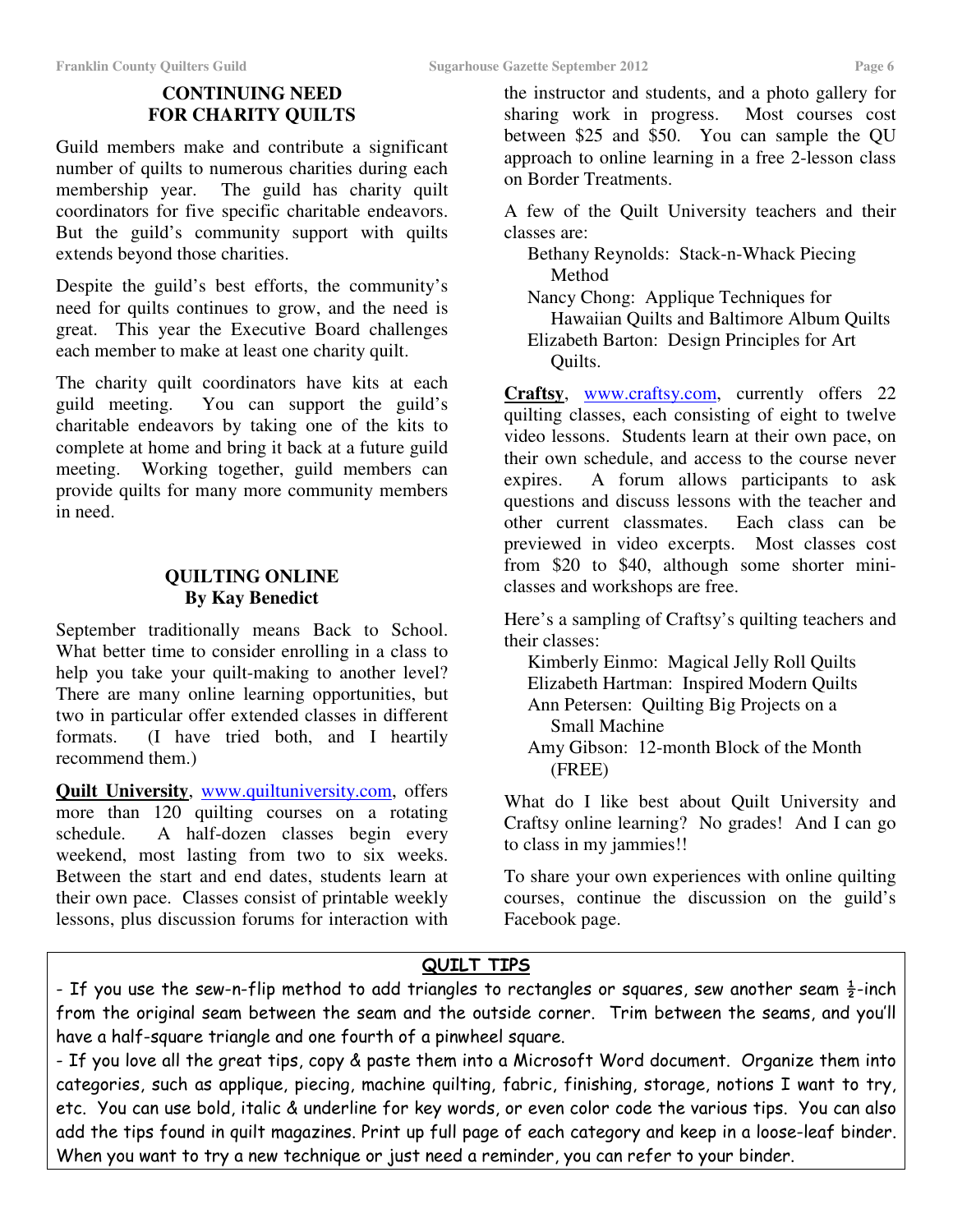| <b>FRANKLIN COUNTY QUILTER'S GUILD</b><br>Treasurer's Report -- June 20, 2012 |  |  |  |
|-------------------------------------------------------------------------------|--|--|--|
| \$2,902.39                                                                    |  |  |  |
|                                                                               |  |  |  |
| \$2,902.39                                                                    |  |  |  |
|                                                                               |  |  |  |
|                                                                               |  |  |  |
|                                                                               |  |  |  |
|                                                                               |  |  |  |
| \$2,818.83                                                                    |  |  |  |
|                                                                               |  |  |  |
|                                                                               |  |  |  |
|                                                                               |  |  |  |
|                                                                               |  |  |  |

| <b>FRANKLIN COUNTY QUILTER'S GUILD</b>                                        |       |                    |            |  |
|-------------------------------------------------------------------------------|-------|--------------------|------------|--|
| Treasurer's Report -- September 19, 2012                                      |       |                    |            |  |
| <b>Opening Balance</b><br><b>Funds collected</b>                              |       |                    | \$2,818.83 |  |
| <b>Silent Auction</b>                                                         |       | \$31.00            |            |  |
| Tea Cup Auction                                                               |       | \$178.00           |            |  |
|                                                                               | Total | \$209.00           |            |  |
|                                                                               |       | <b>Total</b>       | \$3,027.83 |  |
| Funds paid out                                                                |       |                    |            |  |
| Church of the Rock, Aug & Sep rent<br>Gerald Perry, Room set-up for Aug & Sep |       | \$70.00<br>\$50.00 |            |  |
| Ann Jacobs, Copies                                                            |       | \$7.71             |            |  |
| Alyce Bushey, Fabric                                                          |       | \$5.00             |            |  |
| Nancy Orcutt, Quilt Books                                                     |       | \$34.51            |            |  |
|                                                                               | Total | \$167.22           |            |  |
| <b>Grand Total</b>                                                            |       |                    | \$2,860.61 |  |
| 2012 YTD Collections: \$4040.77                                               |       |                    |            |  |
| Respectfully submitted,                                                       |       |                    |            |  |
| Deborah L. Dusablon, Treasurer<br>09/19/12                                    |       |                    |            |  |